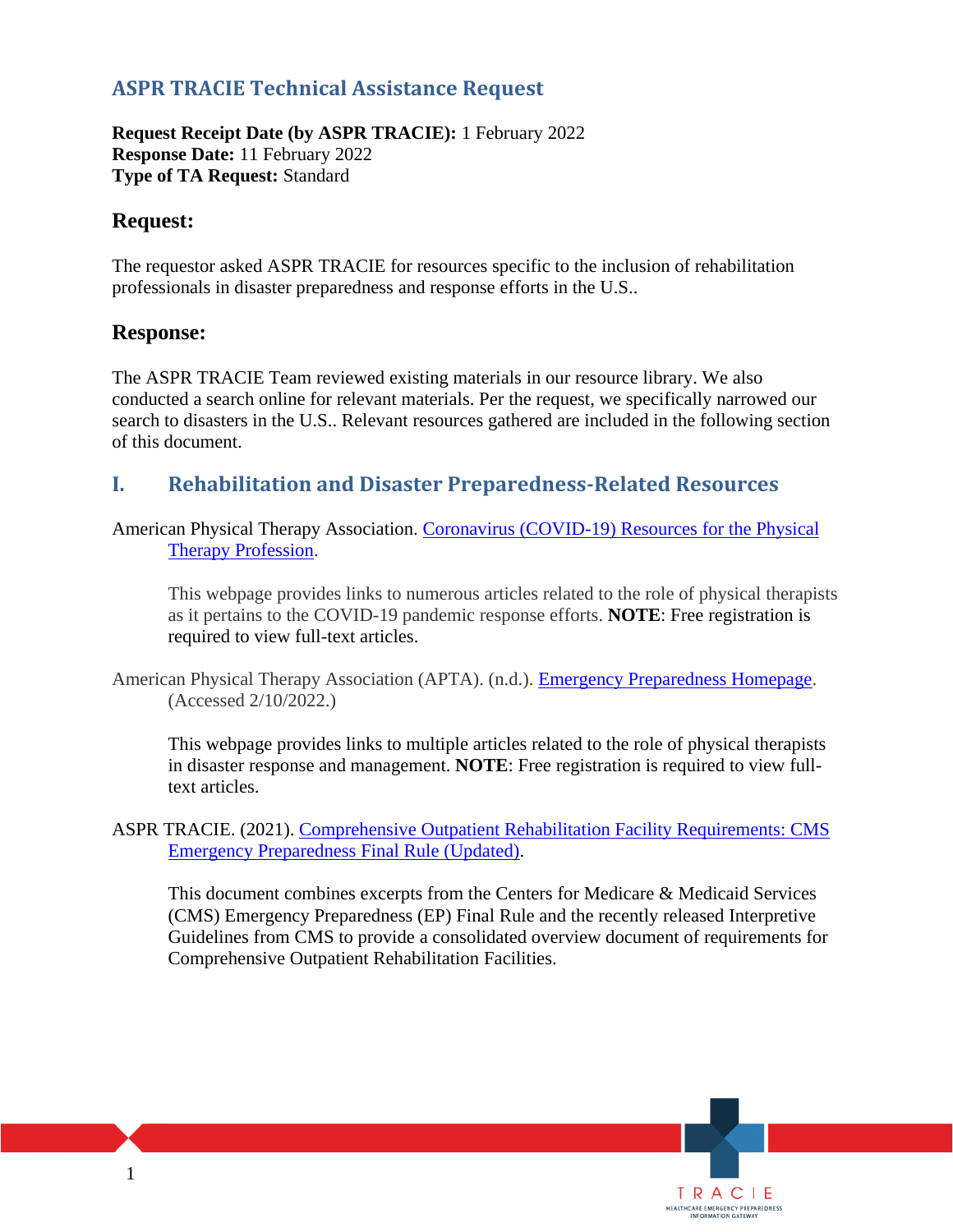#### ASPR TRACIE. (2021). [Occupational Therapy and COVID-19.](https://files.asprtracie.hhs.gov/documents/occupational-therapy-and-covid-19-508.pdf)

The goal of occupational therapy is to be able to get patients back to where they want to be, via a mix of physical rehabilitation, cognitive activity analysis, and improving safety, function, and independence. ASPR TRACIE interviewed Jamie Wilcox, OTD, OTR/L, Kelsey Peterson, OTD, OTR/L, Neuro-IFRAH® Certified, and Carnie Lewis, OTD, OTR/L, Neuro-IFRAH® Certified, who work in acute care settings at the Keck Medical Center of the University of Southern California to learn more about the impact the COVID-19 pandemic had on their jobs. Heather Parsons, the Vice President of Federal Affairs for the American Occupational Therapy Association, also participated in the interview.

#### ASPR TRACIE. (2021). [Respiratory Therapy and COVID-19.](https://files.asprtracie.hhs.gov/documents/respiratory-therapy-and-covid-19-508.pdf)

Respiratory therapists are key members of healthcare teams in a variety of settings. Over the past year, they have played a significant role in the treatment and management of COVID-19 patients. ASPR TRACIE interviewed Katie Mattare, BS, RRT, Clinical Coordinator for the Adult Respiratory Therapy Department at Johns Hopkins Hospital in Maryland to gain insight into the respiratory therapists' experience during the pandemic. Review the related ASPR TRACIE webinar here:

[https://files.asprtracie.hhs.gov/documents/healthcare-operations-series--role-of](https://files.asprtracie.hhs.gov/documents/healthcare-operations-series--role-of-respiratory-therapists-during-covid.pdf)[respiratory-therapists-during-covid.pdf.](https://files.asprtracie.hhs.gov/documents/healthcare-operations-series--role-of-respiratory-therapists-during-covid.pdf)

ASPR TRACIE. (2021). [The Role of the Physical Therapist in Pandemic Response.](https://files.asprtracie.hhs.gov/documents/the-role-of-the-physical-therapist-in-pandemic-response-508.pdf)

Physical therapists (PTs) are an integral component of healthcare teams in a variety of settings (e.g., emergency departments, acute care settings, home health care, and outpatient settings). In hospitals (i.e., acute care and/or inpatient rehabilitation), they may help develop treatment plans, teach patients how to use exercise techniques, and provide hands-on manual therapy to help with healing and improve function. The COVID-19 pandemic significantly affected the way PTs were able to provide care, while the number of patients who needed both inpatient and outpatient physical therapy increased. ASPR TRACIE met with Lindsay Harmon-Matthews, PT, DPT, MPH, J.J. Kuczynski, PT, DPT, OCS, Anthony Ganim, PT, MPT, MBA, and Michael Martin, PT, MPT (The Ohio State University Wexner Medical Center and other affiliations) to learn more about their experiences caring for COVID-19 patients during and after hospitalization. Review the related ASPR TRACIE webinar here: [https://files.asprtracie.hhs.gov/documents/aspr](https://files.asprtracie.hhs.gov/documents/aspr-tracie-healthcare-operations-during-covid-19-series-pt-role-in-pandemic-response.pdf)[tracie-healthcare-operations-during-covid-19-series-pt-role-in-pandemic-response.pdf.](https://files.asprtracie.hhs.gov/documents/aspr-tracie-healthcare-operations-during-covid-19-series-pt-role-in-pandemic-response.pdf)

This resource addresses the importance of physical medicine and rehabilitation services during disaster response. **NOTE**: Both U.S. and internationally based disasters are addressed in this resource.

Gosney, J.E. (2013). [Physical Medicine and Rehabilitation: Critical Role in Disaster Response](https://www.cambridge.org/core/journals/disaster-medicine-and-public-health-preparedness/article/abs/physical-medicine-and-rehabilitation-critical-role-in-disaster-response/342573D34D17E3414AE13F9B76002CC9) (Preview only; for purchase). Cambridge University Press.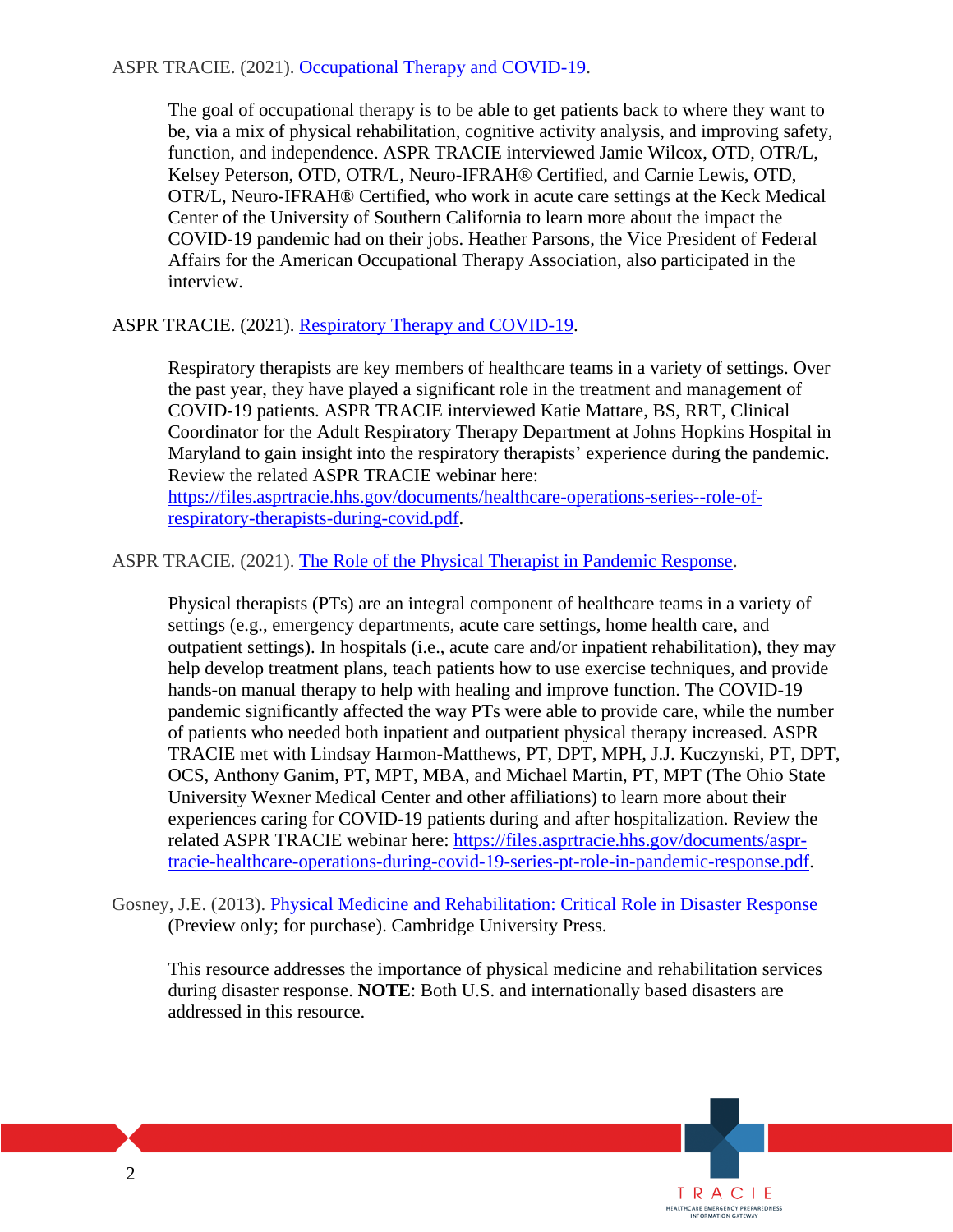Gowing, J.R., Walker, K.N., Elmer, S.L., et al. (2017). [Disaster Preparedness among Health](https://pubmed.ncbi.nlm.nih.gov/28300525/)  [Professionals and Support Staff: What is Effective? An Integrative Literature Review.](https://pubmed.ncbi.nlm.nih.gov/28300525/) (Abstract only.) Prehospital and Disaster Medicine. 32(3):321-328.

The authors of this study highlight the importance of a multi-disciplinary healthcare team to support disaster response. They noted that most studies focused on the preparedness of medical, nursing, public health, or paramedic professionals, and added that there needs to be greater focus on other disciplines.

Harrison, R., (2007). [Preliminary Investigation into the Role of Physiotherapists in Disaster](https://pubmed.ncbi.nlm.nih.gov/18087919/)  [Response.](https://pubmed.ncbi.nlm.nih.gov/18087919/) Prehospital and Disaster Medicine. 22(5):462-5.

This paper focuses on the potential role of physiotherapists during disaster response. The author conducted four interviews with four physiotherapists to capture their experiences following disaster response. Results from these interviews indicated that physiotherapists did not have a well-defined role during their disaster response efforts, and there was a need for the physiotherapy community to better understand disaster response.

Kennedy, P. (2015). [Advocacy for People with Speech Disabilities: Emergency Preparedness](http://www.patientprovidercommunication.org/pdf/news/45.pdf)  [Resources.](http://www.patientprovidercommunication.org/pdf/news/45.pdf) Therapy Times. 14:15.

This article discusses challenges and resources for people who have difficulty communicating as a result of pre-existing conditions such as cerebral palsy, autism, and cognitive delays. Communication techniques include speech generating devices, sign language, and picture communication displays.

Mousavi, G., Ardalan, A., Khankeh, H., et al. (2019). [Physical Rehabilitation Services in](https://www.ncbi.nlm.nih.gov/pmc/articles/PMC6717404/)  [Disasters and Emergencies: A Systematic Review.](https://www.ncbi.nlm.nih.gov/pmc/articles/PMC6717404/) Iranian Journal of Public Health. May; 48(5): 808–815.

The authors of this article reviewed 13 studies written in English addressing physical rehabilitation services in disasters (natural and man-made) from January 2000 to September 2017. Results indicated that physical rehabilitation services were either not provided or insufficiently provided during the early phases of disasters. **NOTE**: The articles analyzed for this study include resources from disasters that occurred in the U.S. and abroad.

Seale, G. S. (2010). [Emergency Preparedness as a Continuous Improvement Cycle: Perspectives](https://www.ncbi.nlm.nih.gov/pubmed/20804268)  [from a Postacute Rehabilitation Facility.](https://www.ncbi.nlm.nih.gov/pubmed/20804268) (Abstract only.) Rehabilitation Psychology. 55(3): 247-54.

The objectives of this study were to describe the iterative process of emergency planning and preparedness as it relates to post-acute rehabilitation facilities. The study focused on facility staff involved in the evacuation and ongoing care post evacuation, and adults with moderate to severe acquired brain injury receiving residential post-acute rehabilitation and long-term care services.